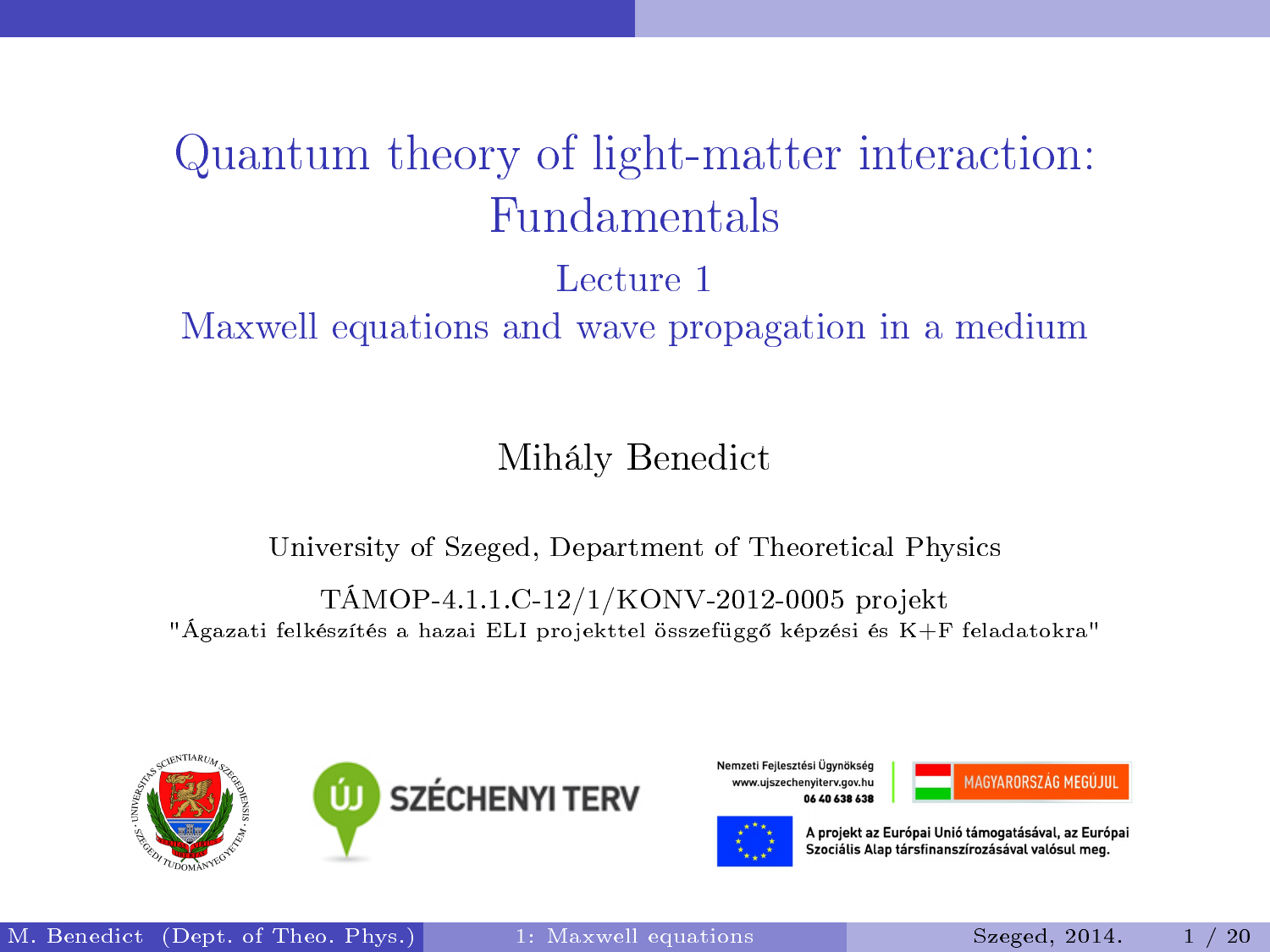## Table of contents

1 [The macroscopic Maxwell equations in a medium](#page-2-0)

- [The inhomogeneous wave equation](#page-4-0)
	- Quasi monochromatic fields, postive and negative frequency parts
	- [Slowly varying envelope approximation \(SVEA\)](#page-7-0)
- [Amplitude and phase equations](#page-9-0)
	- [The polarization as an average of atomic dipole moments](#page-11-0)
	- [The Amplitude and Phase equations II](#page-12-0)
- [The principle of a self consistent solution](#page-13-0)
- 5 [Solution in terms of the susceptibility](#page-15-0)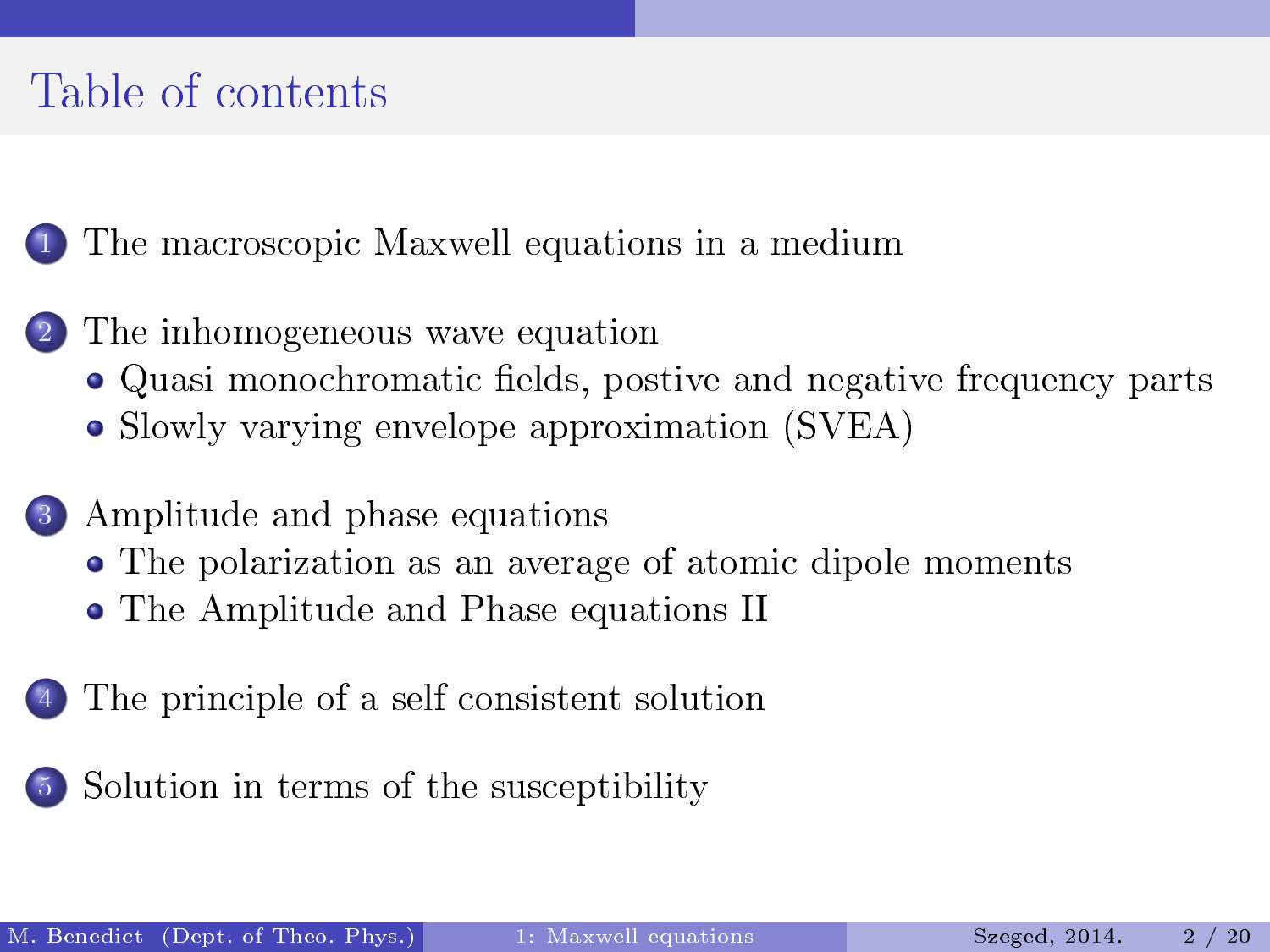#### <span id="page-2-0"></span>The macroscopic Maxwell equations in a medium

The phenomenological form of the Maxwell equations is

$$
\nabla \times \mathbf{H}(\mathbf{r,}t) - \dot{\mathbf{D}} = \mathbf{J}_m,\tag{M1}
$$

$$
\nabla \times \mathbf{E}(\mathbf{r,}t) + \dot{\mathbf{B}} = 0,
$$
\n(M2)

$$
\nabla \mathbf{D} = \rho_m,\tag{M3}
$$

$$
\nabla \mathbf{B} = 0. \tag{M4}
$$

Here  $\rho_m$  and  $\mathbf{J}_m$  are the charges and currents available for macroscopic measurements. They can be derived from the Maxwell-Lorentz equations with microscopic (atomic) charges and currents by taking a spatial average [1].

The phenomenological quantities  **and**  $**H**$  **are those parts of the electric and magnetic** fields that are created only by the charges and currents, which are seen macroscopically.

$$
\mathbf{D} = \epsilon_0 \mathbf{E} + \mathbf{P}, \qquad \mathbf{H} = \frac{1}{\mu_0} \mathbf{B} - \mathbf{M}.
$$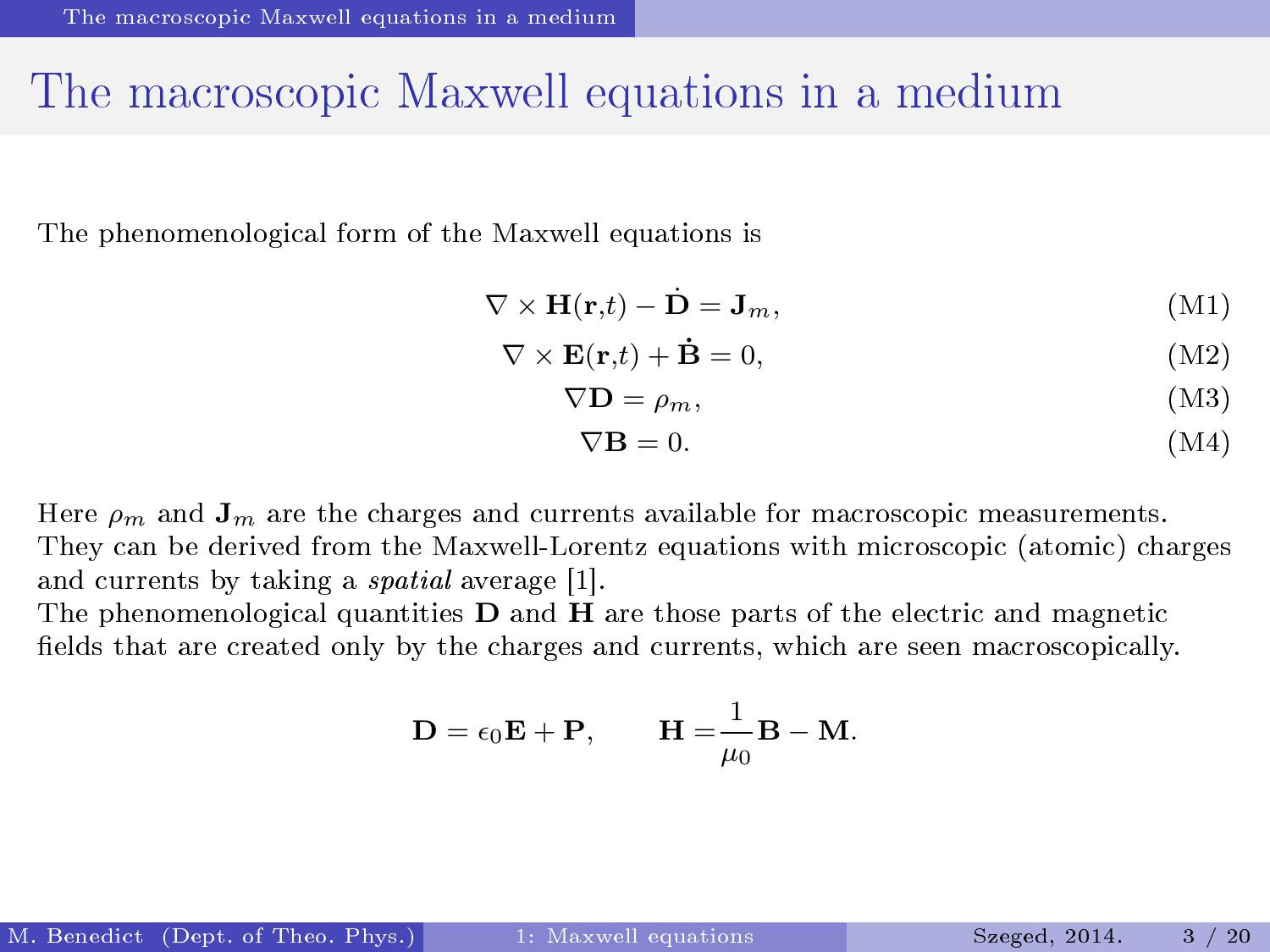#### <span id="page-3-0"></span>The macroscopic Maxwell equations in a medium II

The difference between  **and**  $**E**$  **is hidden in the presence of atomic polarization charges**  $\rho_P = -\nabla \mathbf{P}$ ; in polarization currents  $\mathbf{J}_P = \dot{\mathbf{P}}$ ; and that between **B** and **H** in the presence of magnetic currents  $\mathbf{J}_{maq} = \nabla \times \mathbf{M}$ .

In a little more detail:

The source of **E** is the total charge in the medium which is  $\rho_m + \rho_P$ , therefore the macroscopic electric field obevs

$$
\nabla \mathbf{E} = \frac{1}{\epsilon_0} (\rho_m + \rho_P) = \frac{1}{\epsilon_0} (\rho_m - \nabla \mathbf{P}),
$$

leading to:

$$
\nabla(\epsilon_0 \mathbf{E} + \mathbf{P}) = \rho_m, \quad \text{i.e.,} \quad \nabla \mathbf{D} = \rho_m.
$$

Similarly the total current in a medium is  $J_m + J_P + J_{maq}$ , the macroscopic **E** and **B** obey therefore:

$$
\nabla \times \mathbf{B}(\mathbf{r},t) - \epsilon_0 \mu_0 \dot{\mathbf{E}} = \mu_0 (\mathbf{J}_m + \mathbf{J}_P + \mathbf{J}_{mag}) = \mu_0 (\mathbf{J}_m + \dot{\mathbf{P}} + \nabla \times \mathbf{M}),
$$
  
which is equivalent to 
$$
\nabla \times \mathbf{H} - \dot{\mathbf{D}} = \mathbf{J}_m.
$$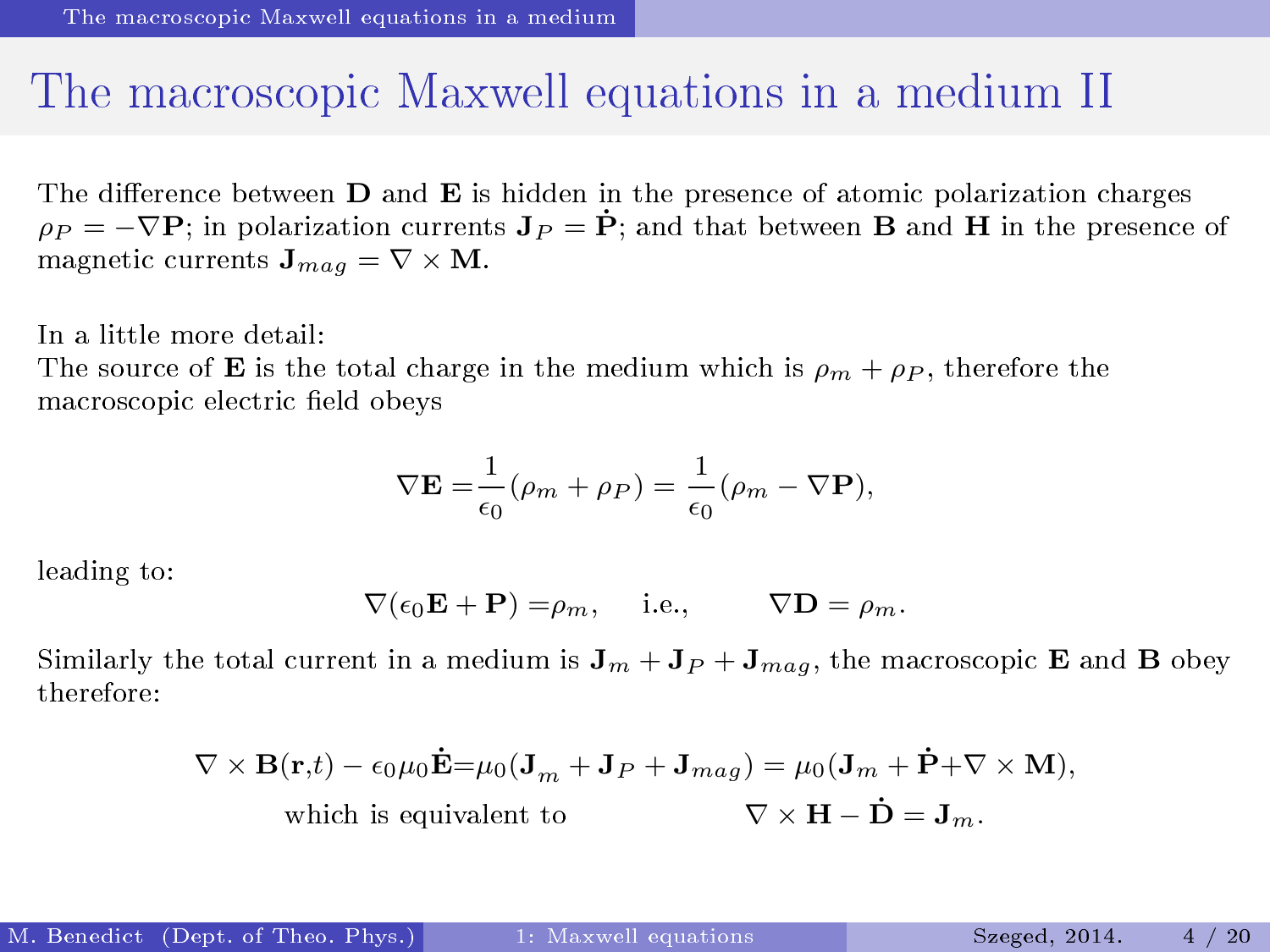#### <span id="page-4-0"></span>The inhomogeneous wave equation

#### From the viewpoint of *optical fields*

- 1 The magnetic properties of the medium are inessential:  $M = 0$  in most cases. Then magnetic fields are connected like in vacuum,  $\mathbf{B} = \mu_0 \mathbf{H}$ .
- 2 Macroscopic currents are absent or do not play any role:  $\rho_m = 0$ , but we keep  $\mathbf{J}_P = \dot{\mathbf{P}}$ .

Field losses can be essential in certain cases, and can be introduced by a term proportional to  $\dot{\mathbf{E}}$ , the first time derivative of  $\mathbf{E}$  which is not invariant with respect to time reversal. This is done usually with a fictitious conductivity,  $\sigma$  which – like in a metal – can represent the losses, even in nonconducting materials by writing

$$
\mathbf{J}_m = \sigma \mathbf{E}.
$$

The curl of the second Maxwell equation and the time derivative of the first one, yields for  $\mathbf{E}$ :

$$
\nabla \times \nabla \times \mathbf{E} + \mu_0 \sigma \dot{\mathbf{E}} + \mu_0 \epsilon_0 \ddot{\mathbf{E}} = -\mu_0 \ddot{\mathbf{P}}
$$

or 
$$
\nabla(\nabla \mathbf{E}) - \Delta \mathbf{E} + \mu_0 \sigma \dot{\mathbf{E}} + \frac{1}{c^2} \ddot{\mathbf{E}} = -\mu_0 \ddot{\mathbf{P}}
$$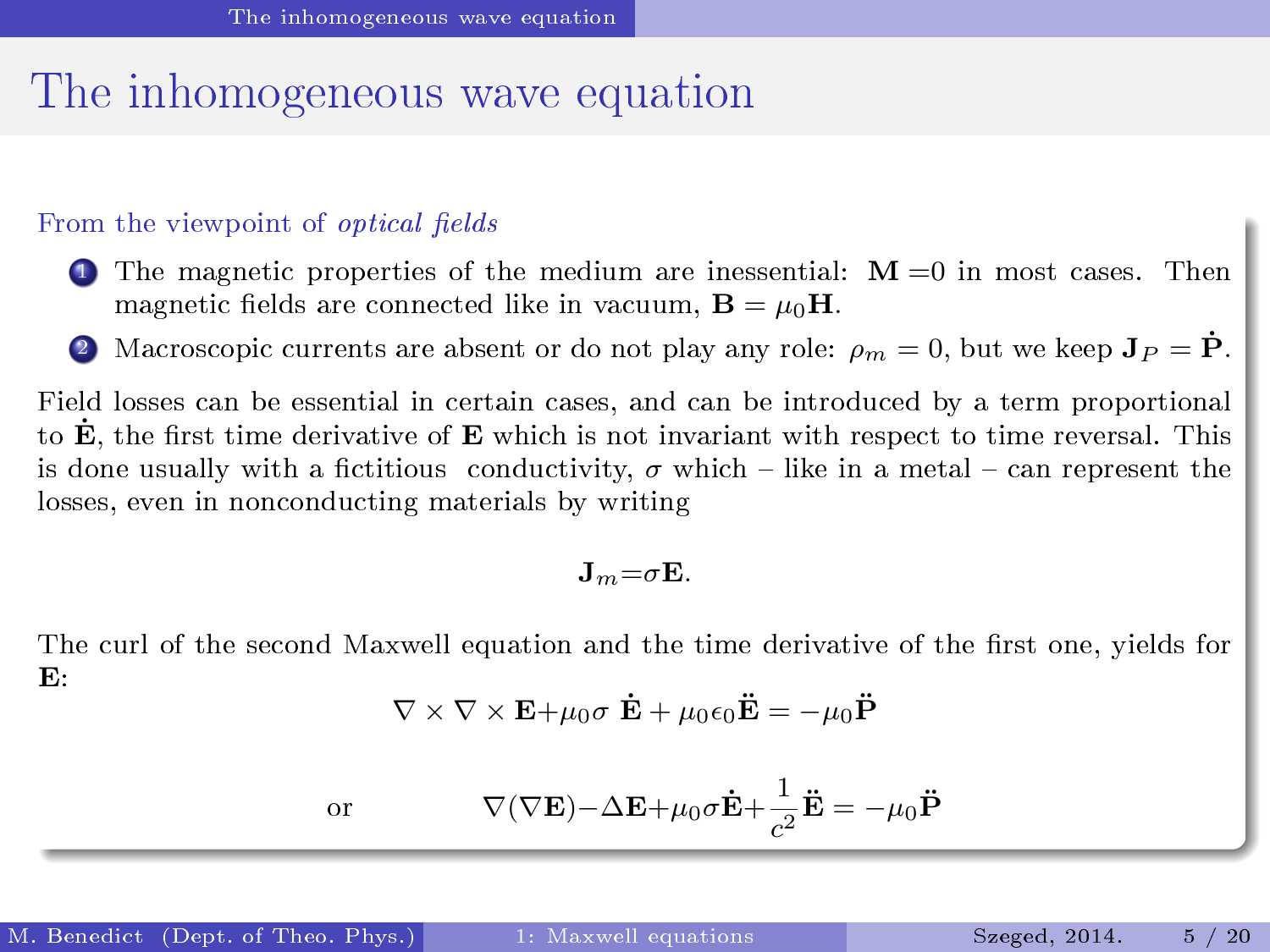#### <span id="page-5-0"></span>The inhomogeneous wave equation

The previous equation is now

$$
-\nabla(\nabla {\bf E})\!+\!\Delta {\bf E}\!-\!\mu_0\sigma\dot{{\bf E}}-\ddot{{\bf E}}/c^2\!=\!\mu_0\ddot{{\bf P}}.
$$

 $\nabla$ **E**  $\approx$ 0 in optics, since most light field vectors vary little along the directions in which they propagate. For example, a plane wave field is transversal, causing  $\nabla$ **E** to vanish identically. Further on we shall also neglect the direct field losses so we omit the term with  $\dot{\mathbf{E}}$ :

<span id="page-5-1"></span>
$$
\Delta \mathbf{E} - \frac{1}{c^2} \ddot{\mathbf{E}} = \mu_0 \ddot{\mathbf{P}}.
$$
 (inhwave)

This is the well known inhomogeneous wave equation, the source term on the right hand side is the polarization originating from the atomic dipole moments In most cases we assume a field propagation in one direction, let it be the  $z$  direction, and a linearly polarized electric field, as well as polarization density both in the  $\hat{\mathbf{x}}$  direction  $E = E\hat{x}$ ,  $P = P\hat{x}$ .

Equation [\(inhwave\)](#page-5-1) now becomes:

$$
\frac{\partial^2 E}{\partial z^2} - \frac{1}{c^2} \frac{\partial^2 E}{\partial t^2} = \mu_0 \frac{\partial^2 P(z, t)}{\partial t^2}.
$$
 (lpwave)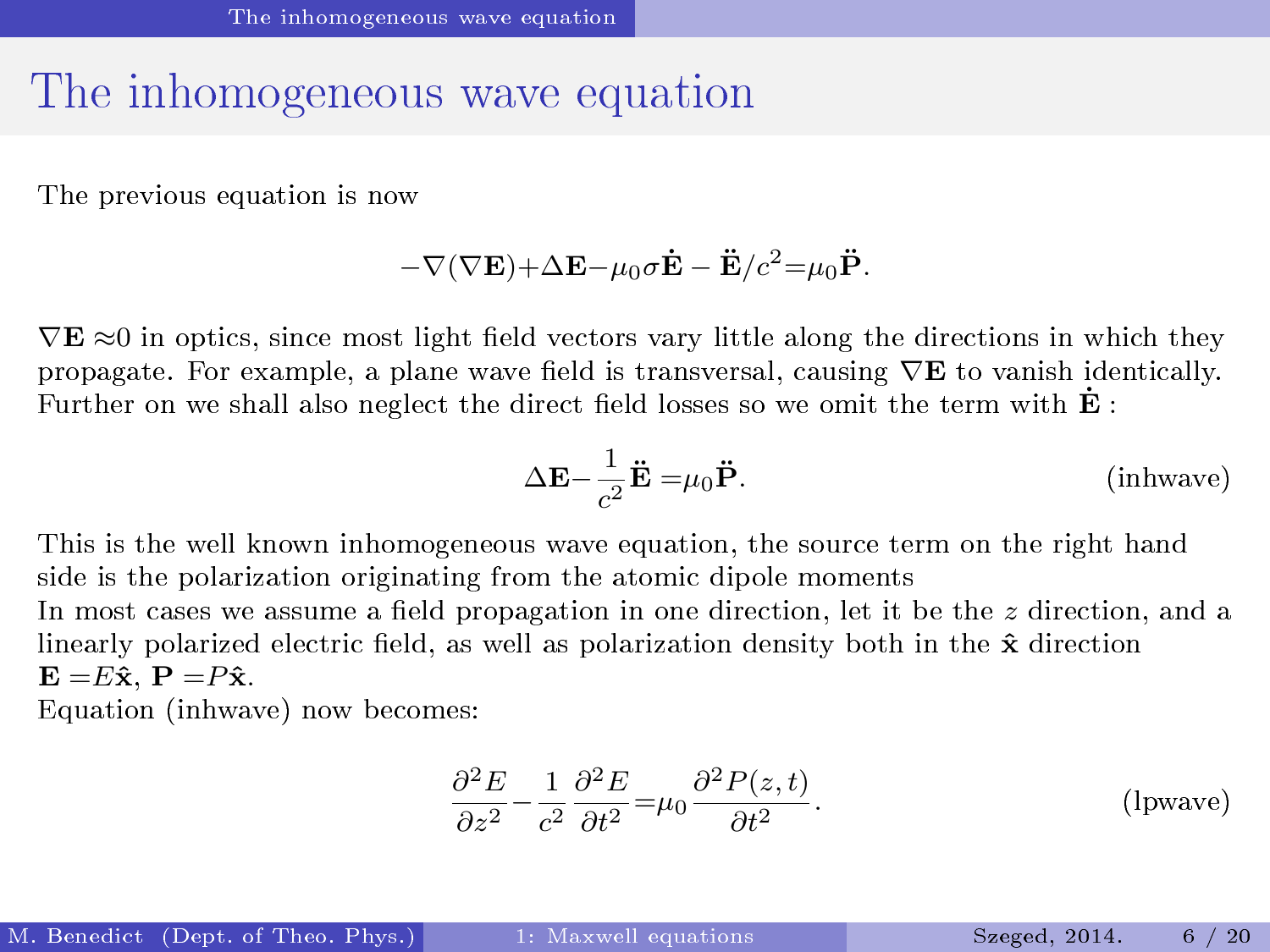## <span id="page-6-0"></span>Quasi monochromatic fields, positive and negative frequency parts

We are concerned mostly with the interaction of quasi-monochromatic light with matter. Then the field can be written as

$$
E(z, t) = E^{+}(z, t) + E^{-}(z, t)
$$

with

$$
E^{+}(z,t) = \frac{1}{2}E_0(z,t) \exp[i(kz - \omega t - \phi(z,t)], \qquad E^{-}(z,t) = (E^{+}(z,t))^{*}.
$$

Here  $E_0(z,t)$  and  $\phi(z,t)$  are the real amplitude and the real phase "constant". Be aware that in the older literature the factor of  $1/2$  was usually omitted! Very often one also uses the complex amplitude

$$
\mathcal{E}^+(z,t) = E_0(z,t)e^{-i\phi(z,t)},
$$
  

$$
E^+(z,t) = \frac{1}{2}\mathcal{E}^+(z,t)\exp[i(kz-\omega t)].
$$

 $E^+(z,t)$  is the positive frequency component,  $E^-(z,t)$  is the negative frequency component of the eld. In the semiclassical description this separation and the introduction of the complex quantities is only a convenient tool but it acquires important physical significance in quantum optics, where  $E^+$  and  $E^-$  become distinct operators.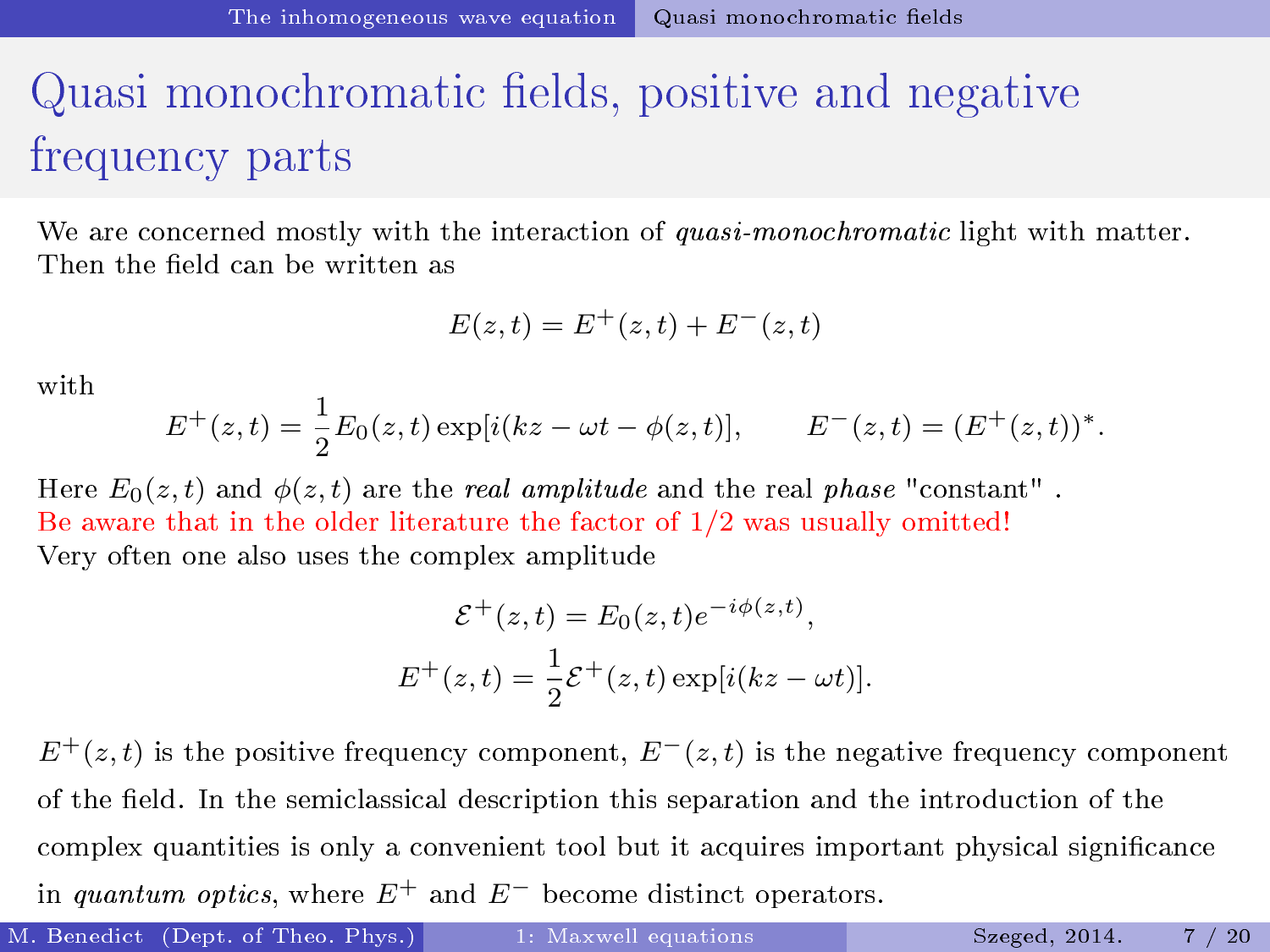#### <span id="page-7-0"></span>Slowly varying envelope approximation SVEA

If  $E(z, t)$  is truly monochromatic, then  $E_0$  and  $\phi$  are constants in time and space.

More generally, in the quasi monochromatic case we can suppose that they vary sufficiently slowly in time and space on the time scale  $2\pi/\omega$  and spatial distance  $2\pi/k = \lambda$ , i.e., on the time and spatial period of the phase in the exponent.

Mathematically this means that

$$
\left| \frac{\partial}{\partial t} \mathcal{E}^+(z,t) \right| \ll |\omega \mathcal{E}^+(z,t)|, \quad \left| \frac{\partial}{\partial z} \mathcal{E}^+(z,t) \right| \ll k|\mathcal{E}^+(z,t)|. \tag{SVEA}
$$

Which is equivalent to the inequalities

$$
\left|\frac{\partial}{\partial t}E_0(z,t)\right| \ll \omega E_0(z,t), \quad \left|\frac{\partial}{\partial z}E_0(z,t)\right| \ll k E_0(z,t),
$$

$$
\left|\frac{\partial}{\partial t}\phi(z,t)\right| \ll \omega, \quad \left|\frac{\partial}{\partial z}\phi(z,t)\right| \ll k
$$

for the real amplitude and phase.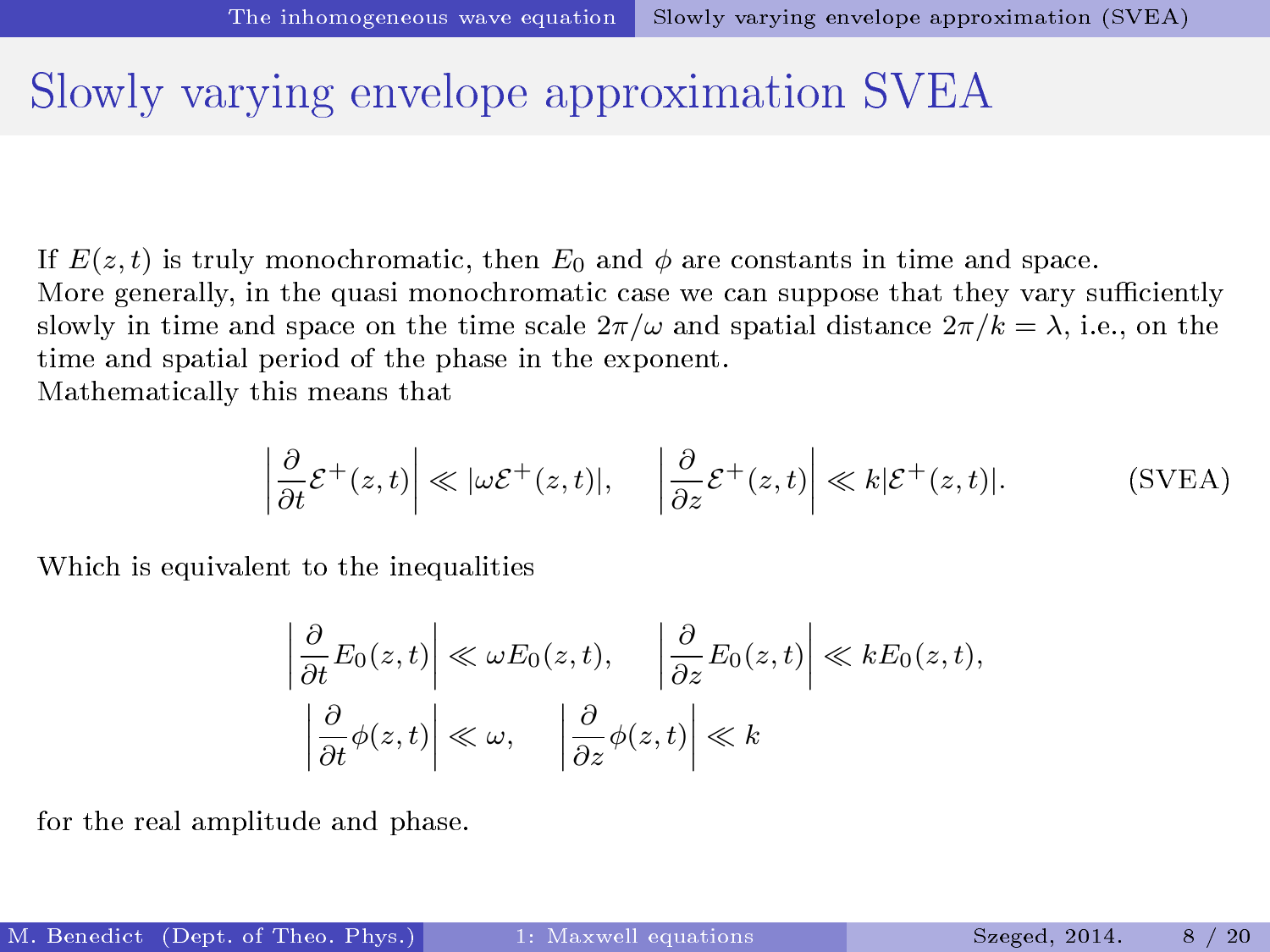#### <span id="page-8-0"></span>Slowly varying envelope approximation SVEA

For a quasi-monochromatic field, the polarization induced in the medium  $P(z, t)$  is also quasi-monochromatic, for an isotropic medium it is of the same direction as E, but in general its phase is different from that of the field. The polarization is also decomposed into positive and negative frequency parts:

$$
P(z, t) = P^+(z, t) + P^-(z, t),
$$

$$
P^{+}(z,t) = \frac{1}{2}\mathcal{P}^{+}(z,t) \exp[i(kz - \omega t)] = \frac{1}{2}P_0 \exp[i(kz - \omega t) - i\phi(z,t)],
$$

but we do not assume that  $P_0$  is real. The phase of  $P_0$  will be just be the *phase shift* between  $\mathcal{E}^+$  and  $\mathcal{P}^+$ .

In order to proceed, we substitute  $E^+(z,t)$  and  $P^+(z,t)$  into the wave equation, calculate the necessary time and spatial derivatives and make use of  $k = \omega/c$ . Additionally, we neglect the second derivatives  $\frac{\partial^2}{\partial z^2} \mathcal{E}^+(z,t)$ ,  $\frac{\partial^2}{\partial t^2} \mathcal{E}^+(z,t)$  when compared with terms  $\frac{\partial}{\partial z}\mathcal{E}^+(z,t),\,\frac{\partial}{\partial t}\mathcal{E}^+(z,t),$  as well as both the first and the second time derivative of  $\mathcal{P}^+$ compared with  $\omega^2 \mathcal{P}^+$ . This yields

$$
\left(\frac{\partial}{\partial z} + \frac{1}{c} \frac{\partial}{\partial t}\right) \mathcal{E}^+(z, t) = \frac{ik}{2\epsilon_0} \mathcal{P}^+.
$$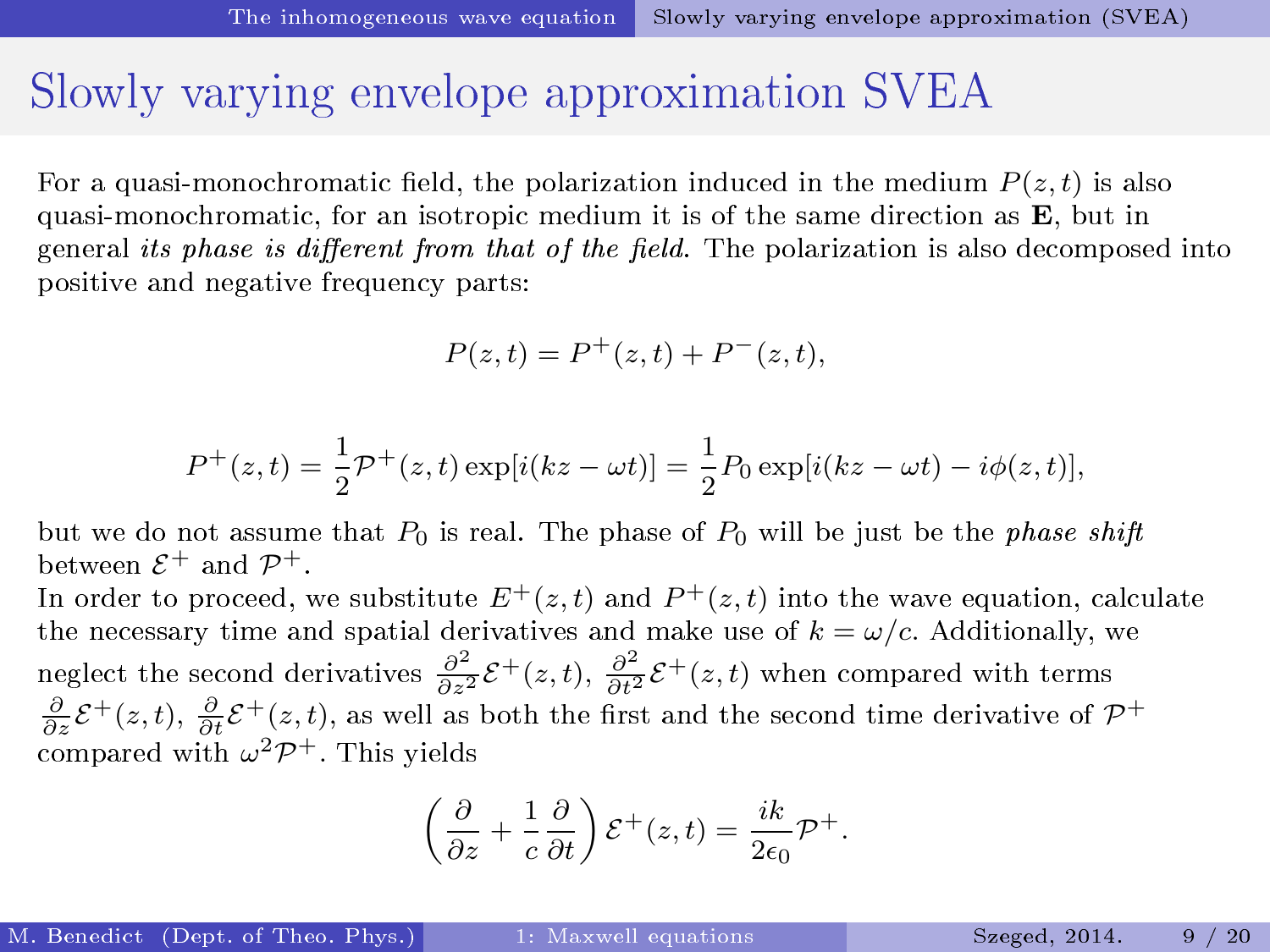## <span id="page-9-0"></span>Amplitude and phase equations

As we have just obtained,

$$
\left(\frac{\partial}{\partial z} + \frac{1}{c} \frac{\partial}{\partial t}\right) \mathcal{E}^+(z, t) = \frac{ik}{2\epsilon_0} \mathcal{P}^+.
$$

Put  $\mathcal{E}^+ = E_0 e^{-i\phi(z,t)}$ , and  $\mathcal{P}^+ = P_0 e^{-i\phi(z,t)}$ , with  $E_0$  real but  $P_0$  is not. By separating the real and imaginary parts, we find

$$
\left(\frac{\partial}{\partial z} + \frac{1}{c}\frac{\partial}{\partial t}\right) E_0(z, t) = -\frac{k}{2\epsilon_0} \operatorname{Im} P_0,
$$
\n(Amp)  
\n
$$
E_0 \left(\frac{\partial}{\partial z} + \frac{1}{c}\frac{\partial}{\partial t}\right) \phi(z, t) = -\frac{k}{2\epsilon_0} \operatorname{Re} P_0.
$$
\n(Phase)

These two equations play a central role in optical physics and quantum optics.

They tell us how light propagates through a medium and specifically how the real and imaginary parts of the polarization act.

<span id="page-9-2"></span><span id="page-9-1"></span>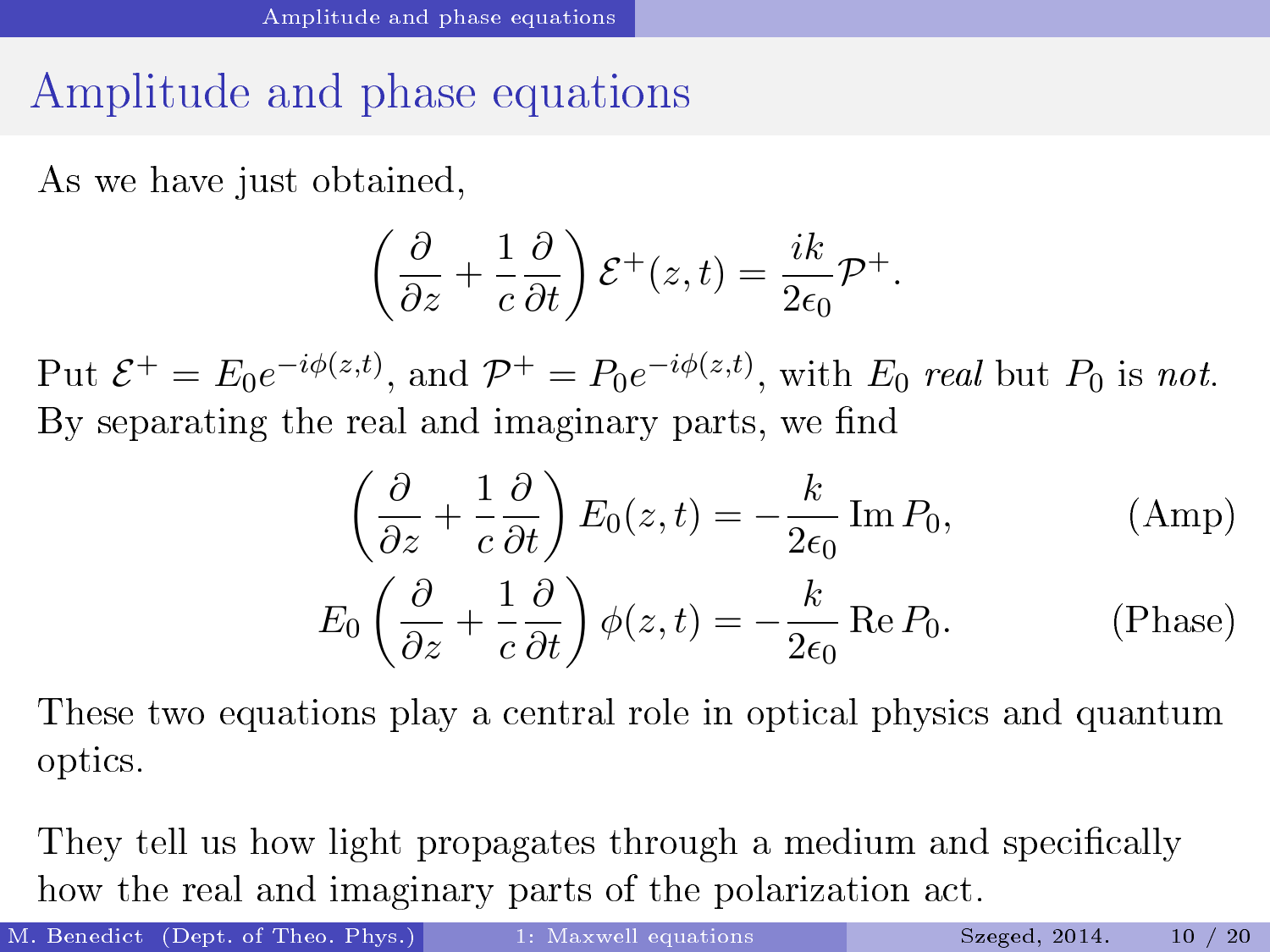<span id="page-10-0"></span>Amplitude and phase equations

$$
\left(\frac{\partial}{\partial z} + \frac{1}{c}\frac{\partial}{\partial t}\right) E_0(z, t) = -\frac{k}{2\epsilon_0} \operatorname{Im} P_0 \qquad \text{(Amp)}
$$
  

$$
E_0 \left(\frac{\partial}{\partial z} + \frac{1}{c}\frac{\partial}{\partial t}\right) \phi(z, t) = -\frac{k}{2\epsilon_0} \operatorname{Re} P_0 \qquad \text{(Phase)}
$$

Equation (Amp) shows that the field amplitude is driven by the imaginary part of the polarization. This in-quadrature component gives rise to absorption and emission.

Equation (Phase) allows us to compute the phase velocity with which the electromagnetic wave propagates in the medium. It is the real part of the polarization, i.e, the part in-phase with the field, that determines the phase velocity. The effects described by this equation are those associated with the index of refraction of the medium, such as dispersion and self focusing.

In both cases the solution requires the knowledge of the source term on the right hand side.

M. Benedict (Dept. of Theo. Phys.) [1: Maxwell equations](#page-0-0) Szeged, 2014. 11 / 20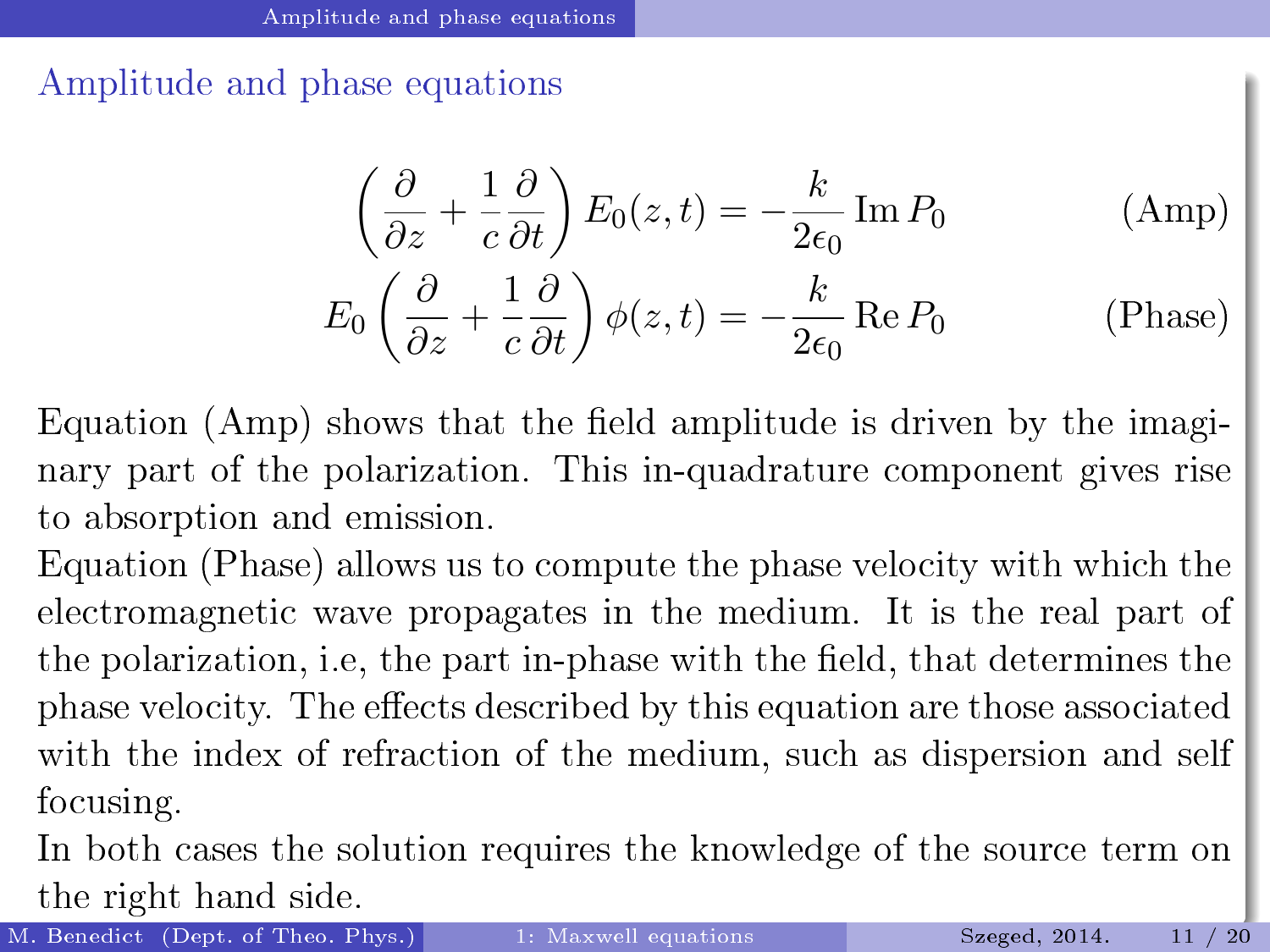#### <span id="page-11-0"></span>The polarization as an average of atomic dipole moments

The polarization is P, which is the volume density of the dipole moments in the medium, builds up from the individual dipole moments of the entities (atoms, molecules) of the medium. Denote the number of atoms/(unit volume) by  $\mathcal{N}(z)$  in a small but macroscopic (containing many atoms) slice element of the sample around z, and let the time dependent average dipole moment in this slice be denoted by  $D_a(z, t)$ . Then the dipole moment density, i.e. the polarization is

$$
P = \mathcal{N}(z)D_a(z,t).
$$

and according to the SVEA we write  $D_a$  as

$$
D_a = d\frac{X(z,t)}{2} \exp[i(kz - \omega t - \phi(z,t)] + c.c.
$$

where d has the dimension of dipole moment being an intrinsic property of the atom and  $X(z, t)$  is a slowly varying *dimensionless* amplitude.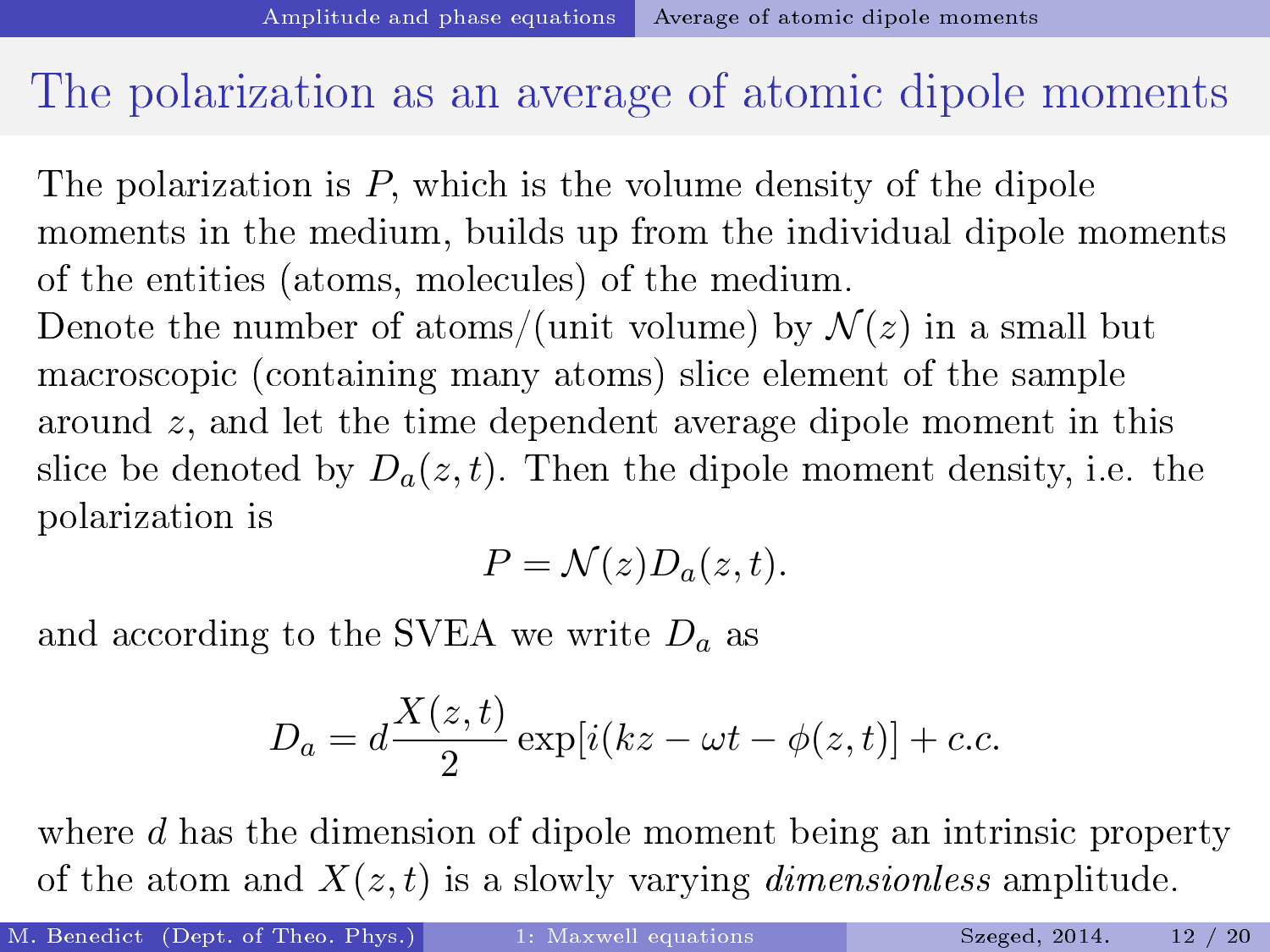### <span id="page-12-0"></span>The Amplitude and Phase equations II

With the real quantities  $U$  and  $V$  we write

$$
X(z,t) := U(z,t) - iV(z,t)
$$

which characterizes the magnitude of the response of the atomic dipole moments to the external field at the actual macroscopic location around z and time t. The polarization amplitude  $P_0$  is obtained accordingly

$$
P_0 = d\mathcal{N}(z)(U(z,t) - iV(z,t))
$$

With this separation and assuming that  $d$  is real, we obtain:

$$
\left(\frac{\partial}{\partial z} + \frac{1}{c}\frac{\partial}{\partial t}\right)E_0(z, t) = \frac{k}{2\epsilon_0} \mathcal{M}dV,
$$
\n(Amp)

\n
$$
\left(\frac{\partial}{\partial z} + \frac{1}{c}\frac{\partial}{\partial t}\right) \left(\frac{1}{\epsilon_0}\right) \left(\frac{1}{\epsilon_0}\right) = \frac{k}{\epsilon_0} \mathcal{M}dV,
$$
\n(D1)

$$
E_0 \left( \frac{\partial}{\partial z} + \frac{1}{c} \frac{\partial}{\partial t} \right) \phi(z, t) = -\frac{k}{2\epsilon_0} \mathcal{N} dU.
$$
 (Phase)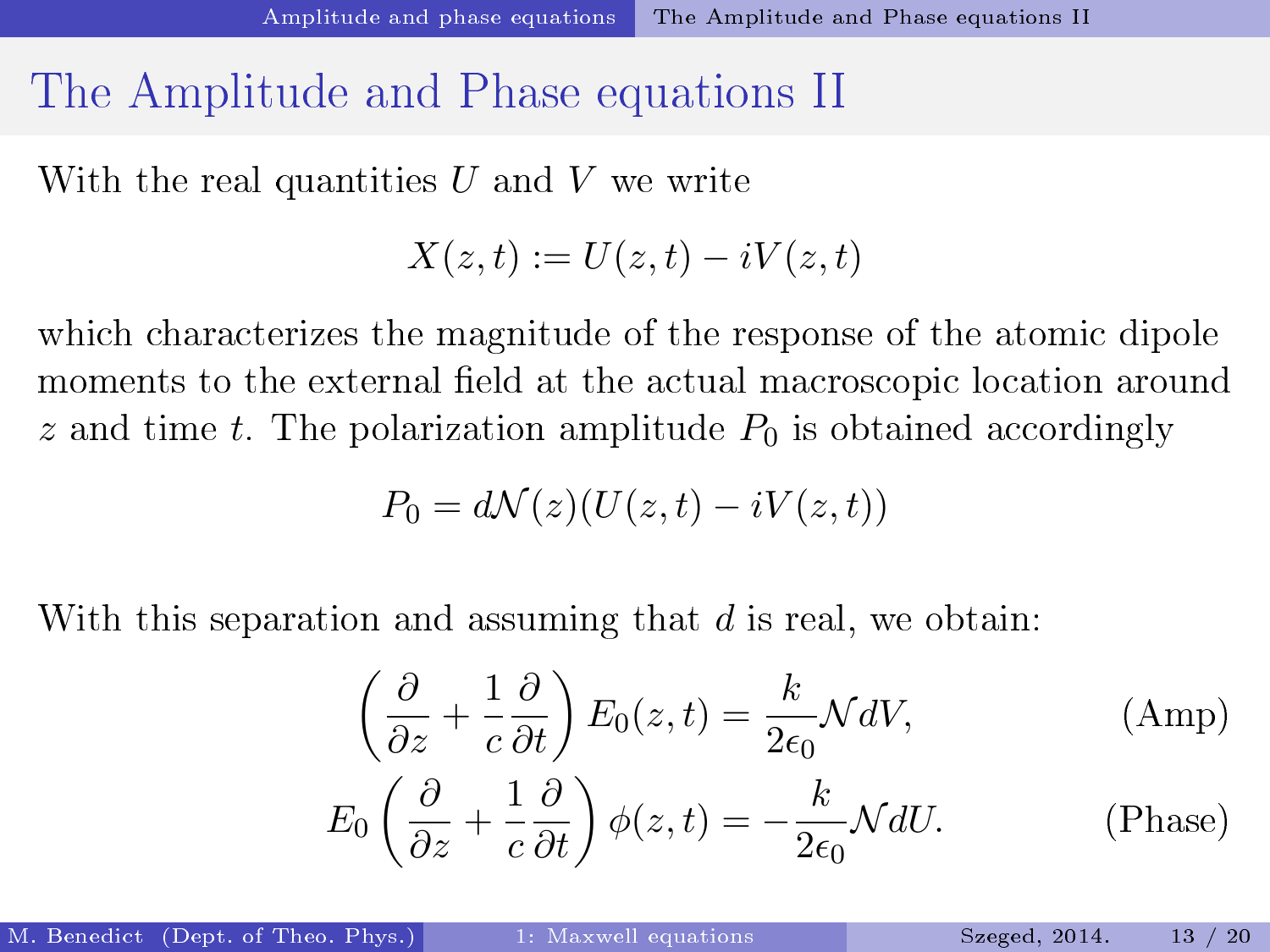#### <span id="page-13-0"></span>The principle of a self consistent solution

Equations [\(Amp\)](#page-9-1) and [\(Phase\)](#page-9-2) alone are not sufficient to describe physical problems completely, since they only tell us how a plane electromagnetic wave responds to a given polarization of the medium. That polarization must still be determined. Of course, we know that the polarization of a medium is influenced by the field to which it is subjected. In particular, for atoms or molecules without permanent polarization, it is the electromagnetic field itself that induces their polarization! Thus the polarization of the medium drives the field, while the field drives the polarization of the medium. In general this leads to a description of the interaction between the electromagnetic field and matter expressed in terms of coupled, nonlinear, partial differential equations that have to be solved self-consistently.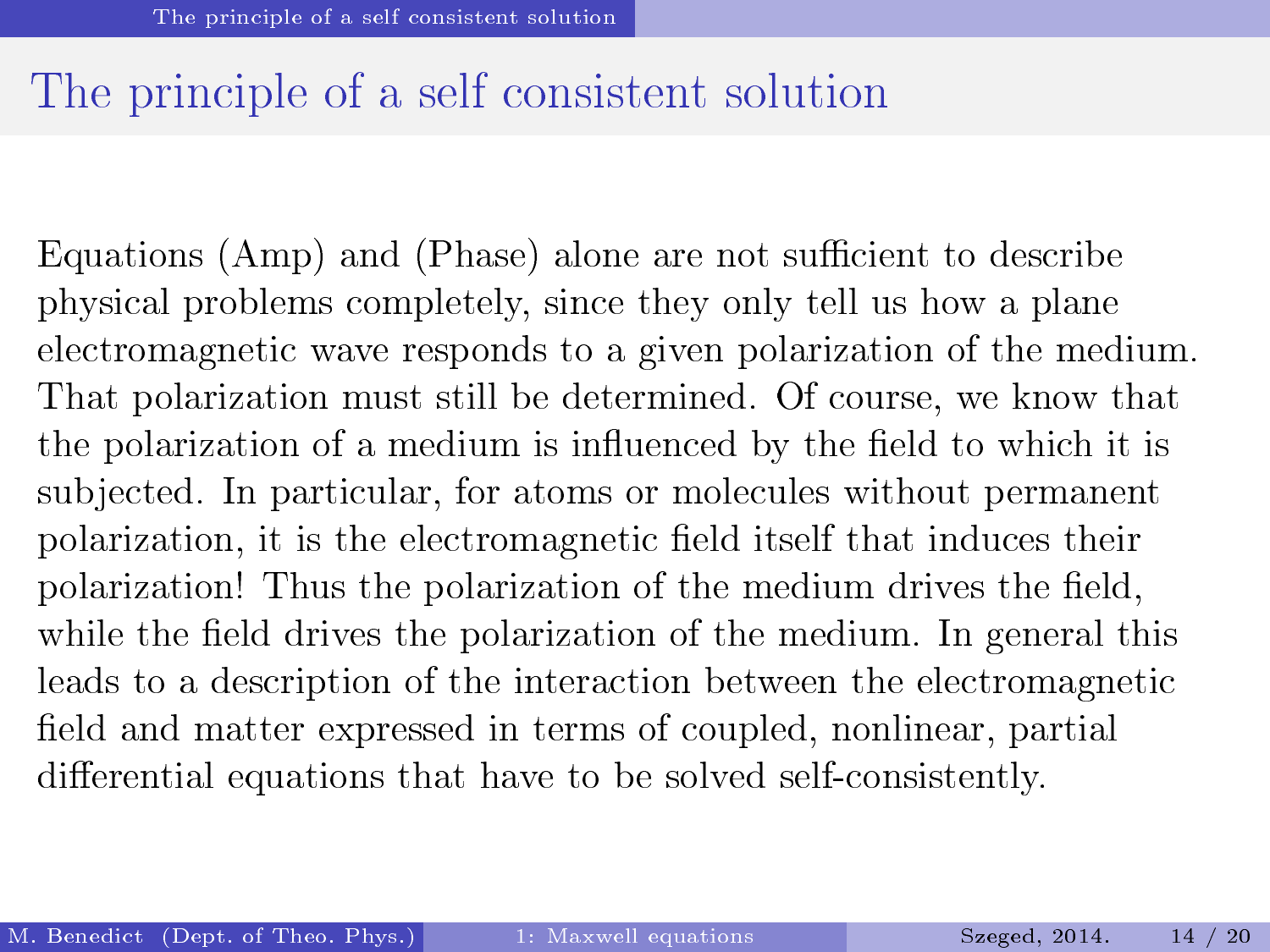### <span id="page-14-0"></span>Models of polarization

The quantities on the right hand sides of (Amp) and (Phase) can be calculated from different models

- **1** The polarization of a medium is assumed to be simply proportional to the instantaneous value of the field strength. This case will be discussed below in this lecture
- <sup>2</sup> The polarization of a medium consisting of classical simple harmonic oscillators will be discussed in the next lecture
- <sup>3</sup> Lectures 3 and 4 discuss similar media with anharmonic (nonlinear) oscillators.
- <sup>4</sup> Quantum mechanical models of so called two-level atoms or multilevel systems are discussed in later lectures.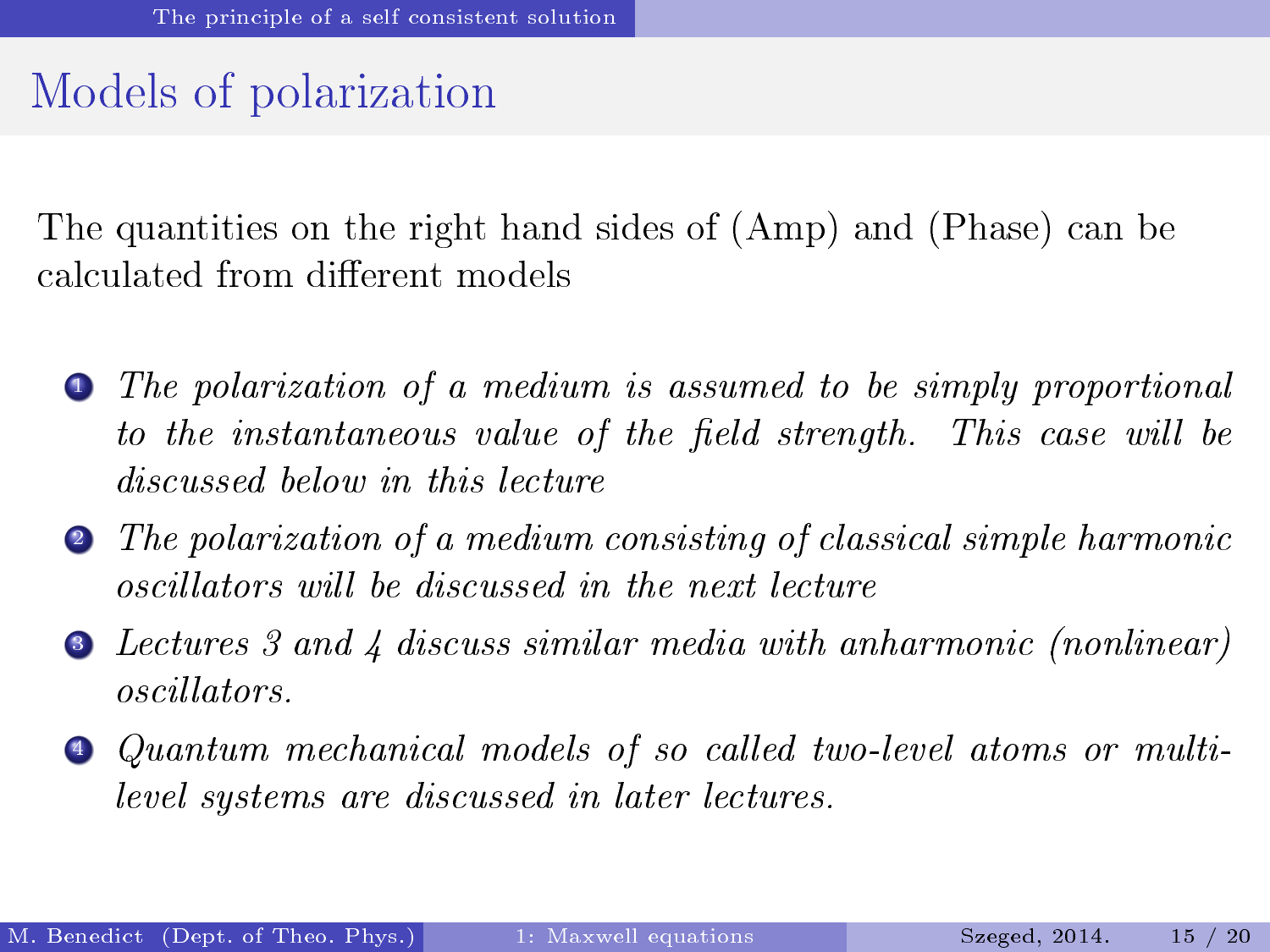## <span id="page-15-0"></span>Solution for the linear steady state in terms of the susceptibility

We come to the simplest possibility to determine  $P_0$  (or U and V) by assuming a linear response from the system when

$$
P_0 = \{d\mathcal{N}(U - iV)\} = \epsilon_0 \chi E_0(z) = \epsilon_0(\chi' + i\chi'')E_0(z)
$$

is assumed to be valid at each time instant, where  $\chi'$  and  $\chi''$  are the real and imaginary parts of the linear susceptibility. An explicit solution of the system (Amp) and (Phase) is possible then in the steady state limit when  $\frac{\partial E_0}{\partial t} = 0$ . Substituting into (Amp):

$$
\frac{d}{dz}E_0(z) = -\frac{k}{2\epsilon_0} \operatorname{Im} P_0 = -\frac{k}{2} \chi'' E_0,
$$
  

$$
E_0(z) = E_0(0) e^{-\frac{k}{2}\chi'' z},
$$

showing that the imaginary part of  $\chi$  describes absorbtion.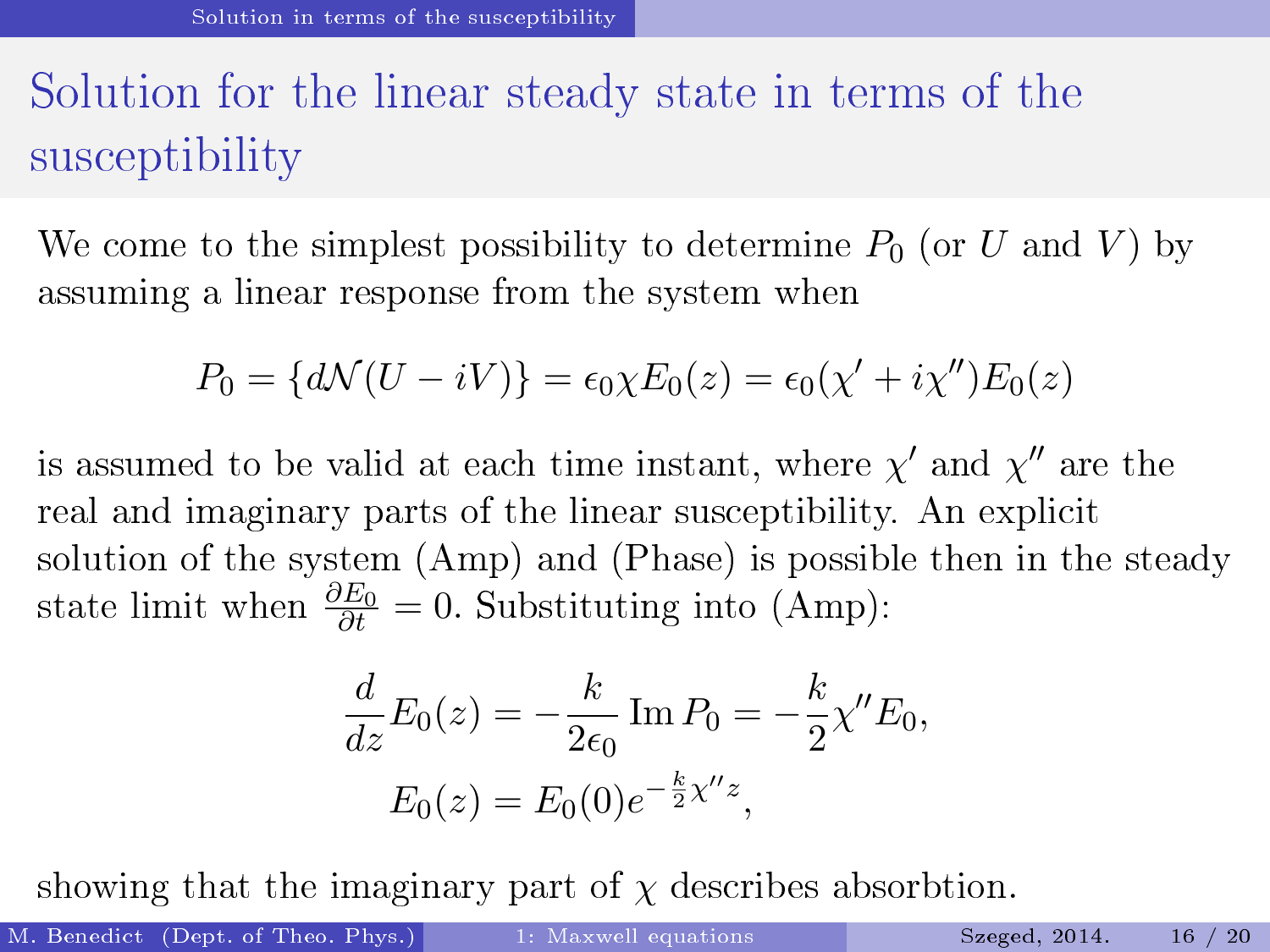## <span id="page-16-0"></span>Solution for the linear steady state in terms of the susceptibility

The (phase) equation allows us to relate the in-phase component of the susceptibility to the index of refraction  $n$ . As for the amplitude, we consider the stationary limit, for which  $\frac{\partial}{\partial t}\phi(z,t) = 0$ . This, together with  $P_0 = \epsilon_0(\chi' + i\chi'')E_0$ , gives

$$
\frac{d\phi}{dz} = -\frac{k}{2}\chi'.
$$

Expanding the slowly varying phase as  $\phi(z) = \phi(0) + z d\phi/dz$ , we find that the total phase reads

$$
kz - \omega t - \phi = kz - \omega t - \phi(0) - z\frac{d\phi}{dz} = -\omega \left( t - \frac{k}{\omega} \left( 1 + \frac{1}{2}\chi' \right) z \right),
$$

and read off the phase velocity and the real part of the index of refraction:

$$
v = \frac{\omega}{k} \frac{1}{1 + \chi'/2} = \frac{c}{1 + \chi'/2} \implies n = 1 + \chi'/2
$$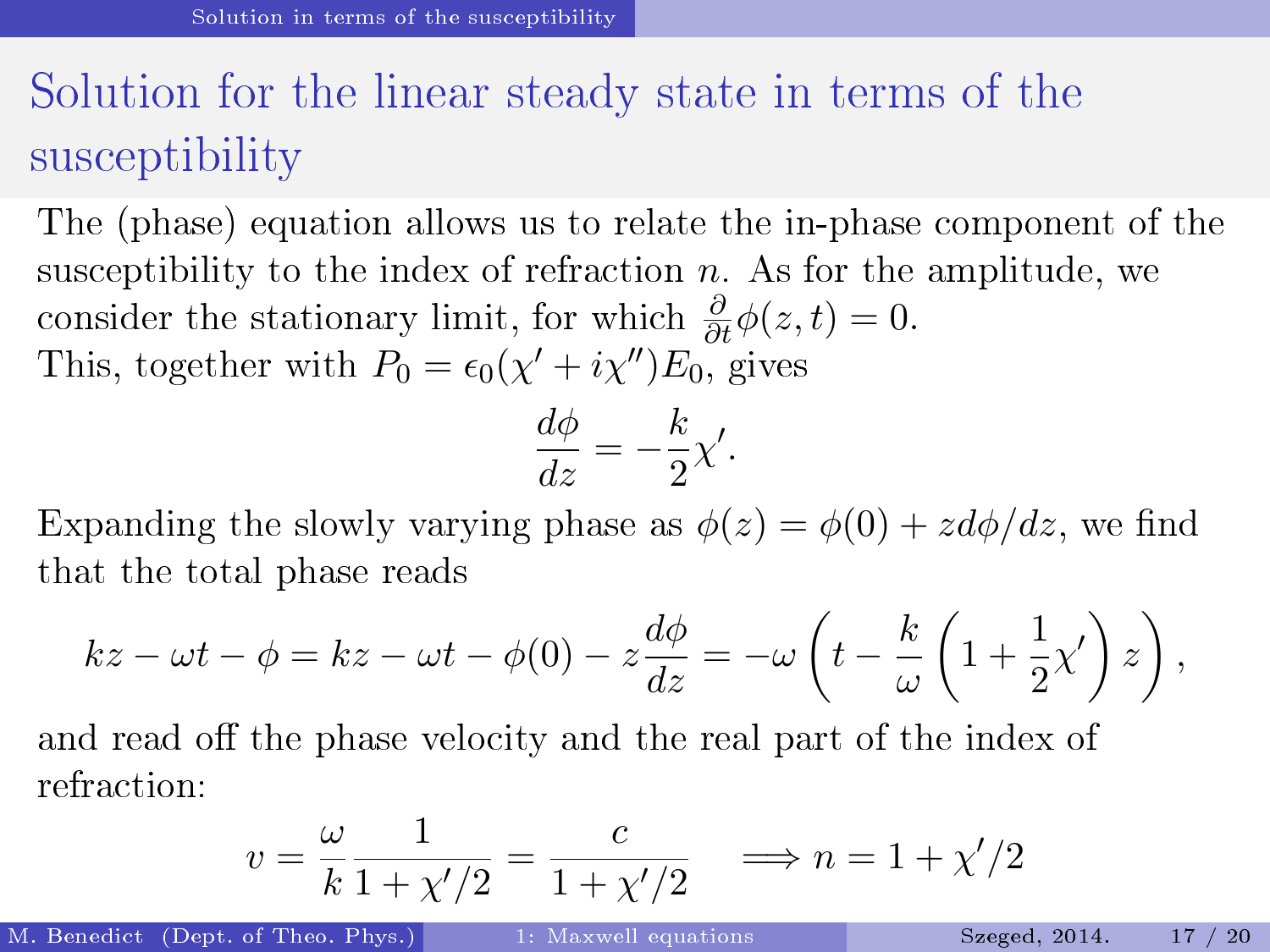### <span id="page-17-0"></span>Questions

- **•** Recall the main physical assumptions beyond the method of Lorentz leading to the phenomenological Maxwell equations.
- **2** Is the role of the magnetic effects crucial at optical frequencies?
- <sup>3</sup> What is the source term in the inhomogeneous wave equation for the electric field?
- <sup>4</sup> What does the term "positive frequency part of a quasi monochromatic field" mean?
- <sup>5</sup> What does SVEA mean? What are the main assumptions that lead to this approximation?
- <sup>6</sup> What are the amplitude and phase equations in SVEA?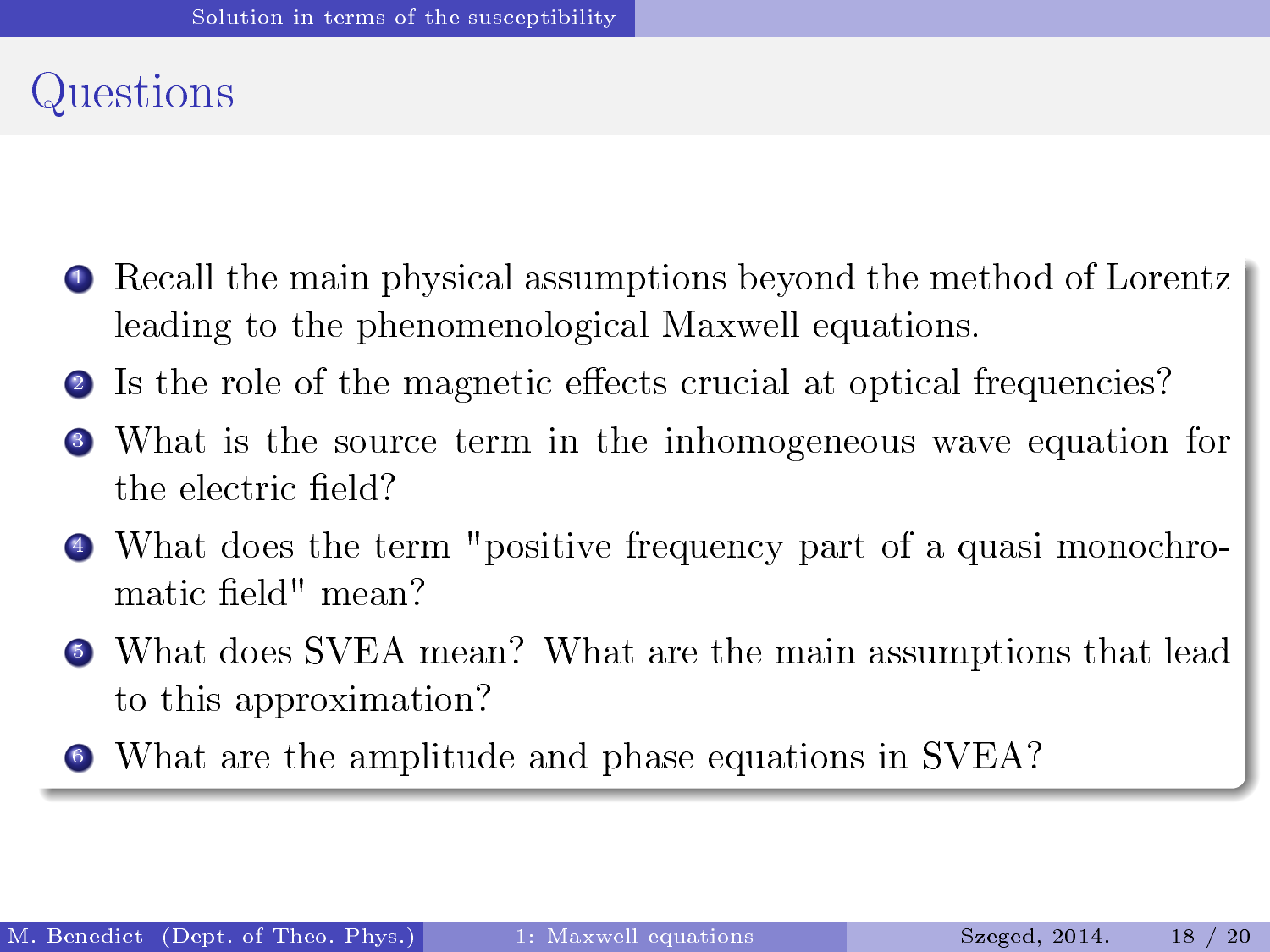## <span id="page-18-0"></span>Questions (continued)

- <sup>7</sup> What is the physical signicance of the imaginary part of the polarization?
- What is the physical significance of the real part of the polarization?
- What are the principles of a self consistent description of matter-field interaction?
- Recall a few physical models of polarization!
- What physical effect is described by the imaginary part of  $\chi$ ?
- In the simplest model, which part (real or imaginary) of  $\chi$  is related to the phase velocity and the index of refraction?